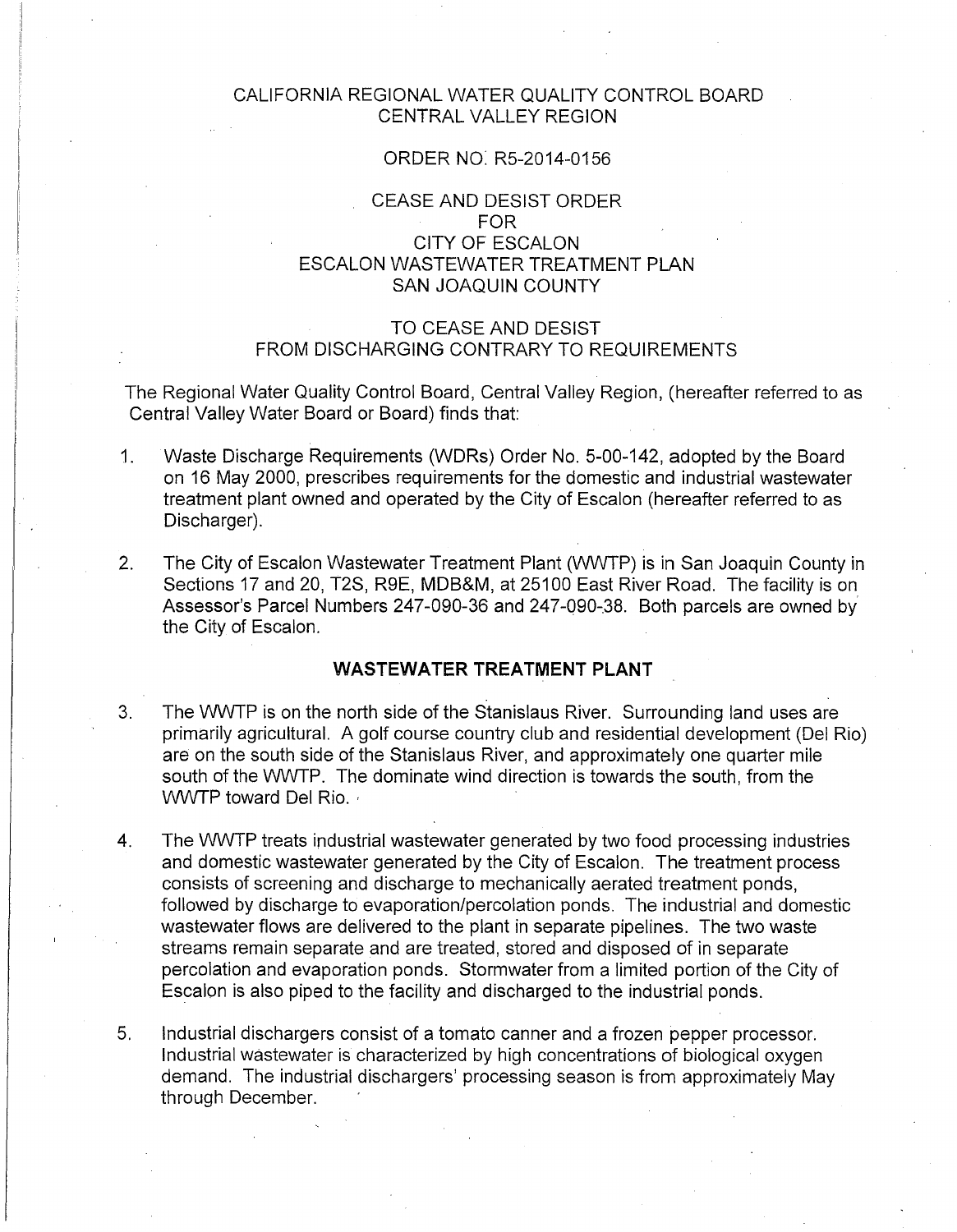- 6. The Discharger treats industrial wastewater in four aerated treatment ponds, followed by discharge to seven evaporation/percolation ponds. The Discharger treats domestic wastewater in five aerated treatment ponds, followed by discharge into four evaporation/percolation ponds. The 20 ponds are generally rectangular in shape, vary in size from about 1 acre to 5.6 acres, and are about 3 feet to 9 feet deep.
- 7. The Discharger allows the industrial wastewater ponds to dry completely prior to initiation of the industrial wastewater generation season. Annually, the ponds are disked and ripped to maintain percolation rates.
- 8. Based on groundwater monitoring performed at the site, groundwater exists approximately 37 feet below ground surface. Groundwater flows to the westsouthwest, toward the Stanislaus River.

## **PREVIOUS ENFORCEMENT**

- 9. Objectionable odor complaints related to the facilitywere documented in July and August 2000, August 2001, June and July 2002, and July and August 2003.
- 10. Cease and Desist Order R5-2003-0124, adopted by the Board on 5 September 2003, provided the Discharger with a time schedule to (a) evaluate organic loading and pH ranges that the WWTF was capable of treating in a manner that protects water quality and prevents nuisance odors, (b) implement an enhanced industrial pretreatment program with loading limits within the WWTF's treatment capacity, (c) implement a preseason startup program to limit the potential for odor generation and (d) submit a technical report describing the physical and management changes implemented to meet the appropriate organic loading and pH ranges for the WWTF.
- 11. Improvements to the industrial pretreatment programs at the food processing facilities included enhanced solids screening and installation of dissolved air floatation units. Improvements to the wastewater treatment facility included additional pond aerators and installation of an oxygen injection system for industrial ponds 2 and 3. The Discharger also updated its industrial pre-treatment program.
- 12. The Discharger completed the required tasks and Order R5-2003-0124 was rescinded on 2 December 2011.

# **VIOLATIONS OF WASTE DISCHARGE REQUIREMENTS**

#### Effluent Violations

13. Discharge Specifications B.4 and B.5 of the WDRs establishes a Biochemical Oxygen Demand (BOD) industrial wastewater effluent limit of 150 milligrams per liter (mg/1) as a monthly average and a domestic wastewater BOD effluent limit of 80 mg/1 as a daily maximum.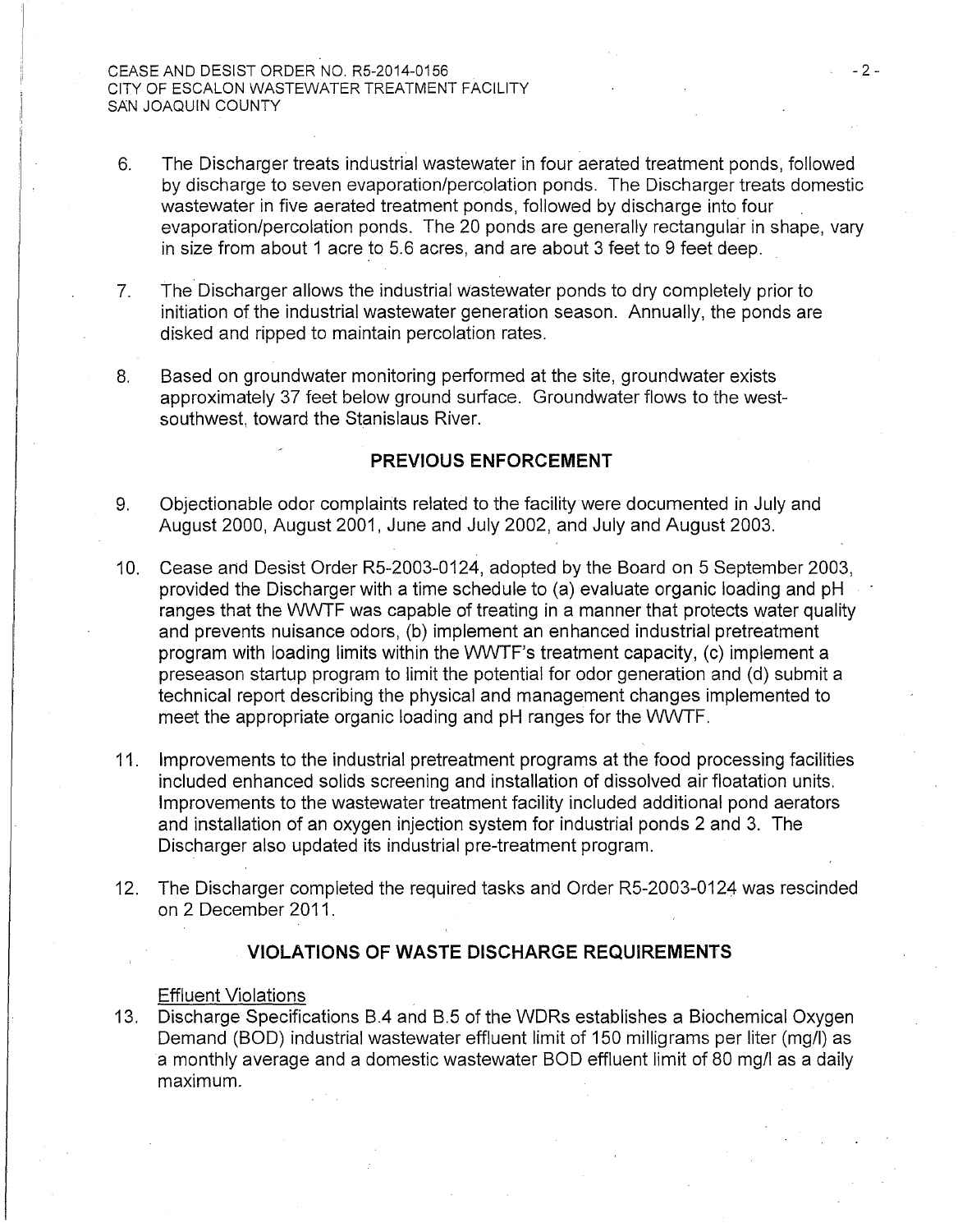- 14. On 4 June 2014, Board staff issued a Notice of Violation to the Discharger for exceeding the effluent limits for BOD in the industrial and domestic wastewater ponds during a portion of the 2013 food processing season (i.e., August, September and October 2013). The Discharger responded by letter on 5 August 2014 describing the steps it had taken to eliminate the violations, and stating that it would increase the BOD monitoring from monthly to bi-monthly in order to react more quickly should violations arise in the future. However, the Discharger has not increased its BOD monitoring.
- 15. · During preparation of this Order, the Discharger stated that the industrial effluent BOD violations noted in the NOV were in error because the BOD samples were collected in the wrong location. Staff's re-review of the August 2013-0ctober 2013 monitoring reports show that the Discharger did not collect BOD samples from every industrial· percolation pond, in violation of the WDRs. Therefore, it is not possible to determine whether or not the Discharger complied with the industrial BOD effluent limit.
- 16. Board staff has reviewed monitoring data submitted for the period of May through September 2014. The Discharger failed to collect BOD samples from every industrial percolation pond, in violation of the WDRs. Therefore, it is not possible to determine whether or not the Discharger complied with the industrial BOD effluent limit.
- 17. This Order requires that the Discharger investigate the cause of the effluent violations and determine if the violations are due to inadequate pretreatment at the food processing facilities, inadequate treatment at the WWTF, inadequate monitoring at the WWTP, or a combination. This Order also requires the Discharger to make operational and mechanical improvements, as necessary, to comply with the effluent limits in the WDRs, and to ensure that future monitoring reports contain all information required by the WDRs.

#### Odor Violations

- 18. Discharge Specification No. B.6 of the WDRs states, "Objectionable odors originating at this facility shall not be perceivable beyond the limits of the wastewater treatment facility."
- 19. Discharge Specification No. B.7 states, "As a means of discerning compliance with Discharge Specification B. 6, the dissolved oxygen content shall not be less than *1.* 0 mg/l in any pond at any time ...." The Monitoring and Reporting Program requires that dissolved oxygen be measured in every pond (both domestic and industrial) on a weekly basis.
- 20. On 5 August 2014, Board staff received an odor complaint from a resident in the Del Rio subdivision. Board staff contacted the Discharger, who responded that the facility was maintaining compliance with the WDRs and that the San Joaquin Valley Unified Air Pollution Control District (Air District) had been out to the facility, but unable to confirm the complaint.

- 3-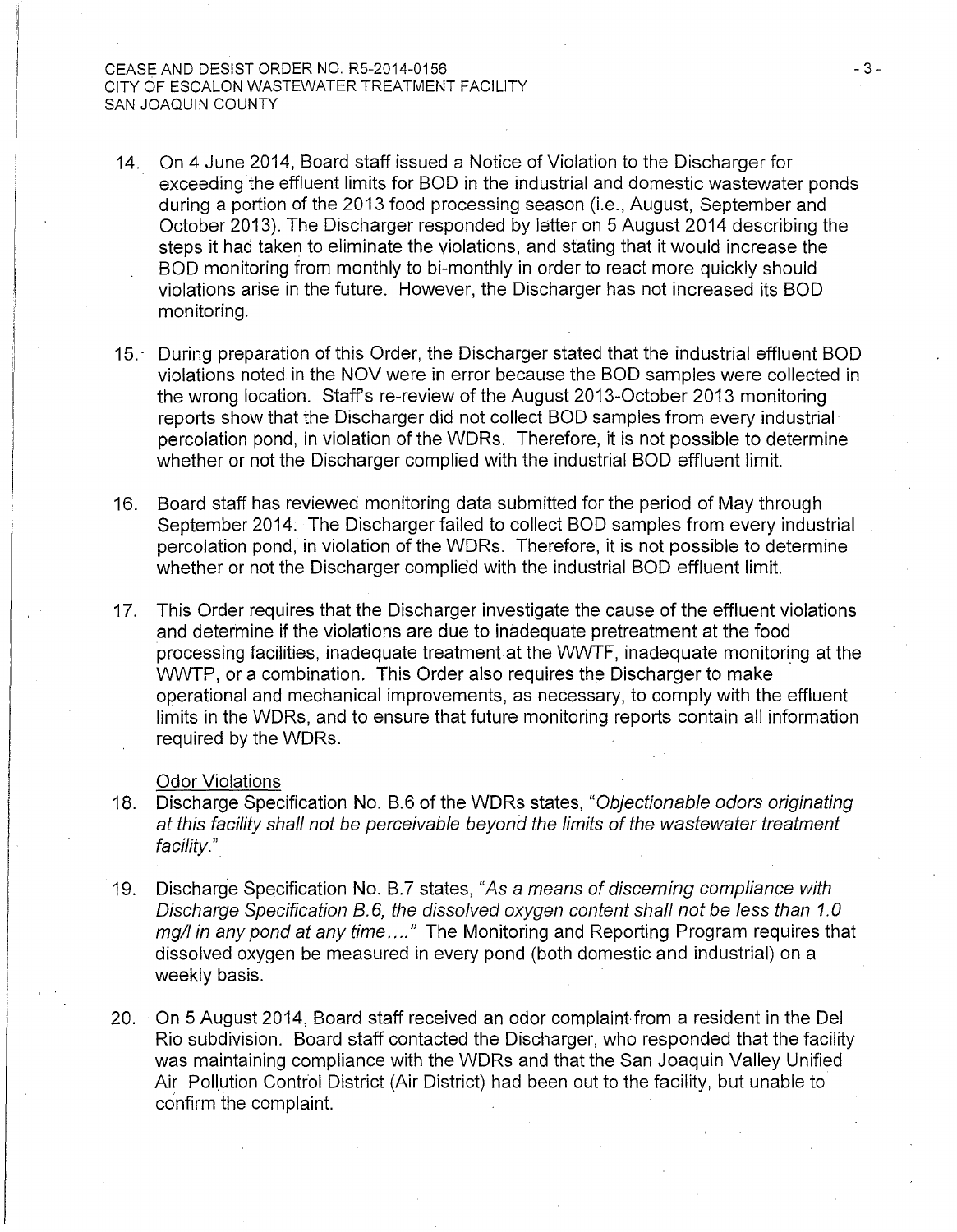- 21. Between 6 August and 13 September 2014, Board staff received four additional complaints related to odors from the WWTF. On 17 September 2014, Board staff inspected the WWTF in response to the odor complaints. Odors associated with wastewater were observed in the vicinity of industrial wastewater ponds 14 and 15.
- , 22. Between 19 July and 6 October 2014, the Air District received 59 odor complaints associated with the WWTF. Of the 59 complaints, 20 were confirmed by the Air District<sup>1</sup>. On 29 September 2014, the Air District issued a Notice of Violation to the Discharger, which states in part: "... Facility discharged an odor that was a nuisance and annoyance to a considerable number of persons."
- 23. Board staff received additional odor complaints on 7, 8, and 9 October2014.
- 24. A review of monitoring reports from August-October 2013 and from May-September 2014 shows that the Discharger only measured dissolved oxygen concentrations in the treatment ponds, but not in the percolation ponds. The lack of dissolved oxygen monitoring prevented the Discharger from determining whether there were potential odor issues, and if so, adequately responding to them.
- 25. This Order requires the Discharger to address the odor issues by evaluating the industrial pretreatment programs and seasonal startup procedures at the industrial facilities and the WWTP. Additionally, this Order requires the Discharger to evaluate whether facility improvements are necessary to meet the effluent limits and conditions in the WDRs, to conduct real time odor monitoring during the 2015 processing season, and to complete all of the monitoring required by the WDRs.

#### Capacity Violations

- 26. WDRs Discharge Specification B.11 states, "Pond freeboard shall never be less than two feet in any pond as measured vertically from the water surface to the upper surface of the lowest adjacent dike or levee." The Monitoring and Reporting Program requires that freeboard measurements be measured in every pond (both domestic and industrial) on a weekly basis.
- 27. Standard Provisions and Reporting Requirements for Waste Discharge Requirements (Standard Provisions) Provision B. 1 states, "In the event the discharger does not comply or will be unable to comply with any prohibition or limitation of this Order for any reason, the discharger shall notify the Board by telephone as soon as it or its agents have knowledge of such noncompliance or potential for noncompliance, and shall confirm this notification in writing within two weeks. The written notification shall state the nature, time and cause of noncompliance, and shall include a timetable for

 $1A$  "confirmed complaint" means that an Air District employee or reliable complainant is able to testify that a particular operation is the source of the air contaminants. Confirmation may be accomplished when Air District staff meet with a complainant and the parties trace the odor to the alleged source; a reliable complainant makes confirmation; or the identification of air contaminants is supported by data operational records, wind charts, and monitoring devices. {San Joaquin Valley Unified Air Pollution Control District Compliance Department, Com 1140, 8 February 2007).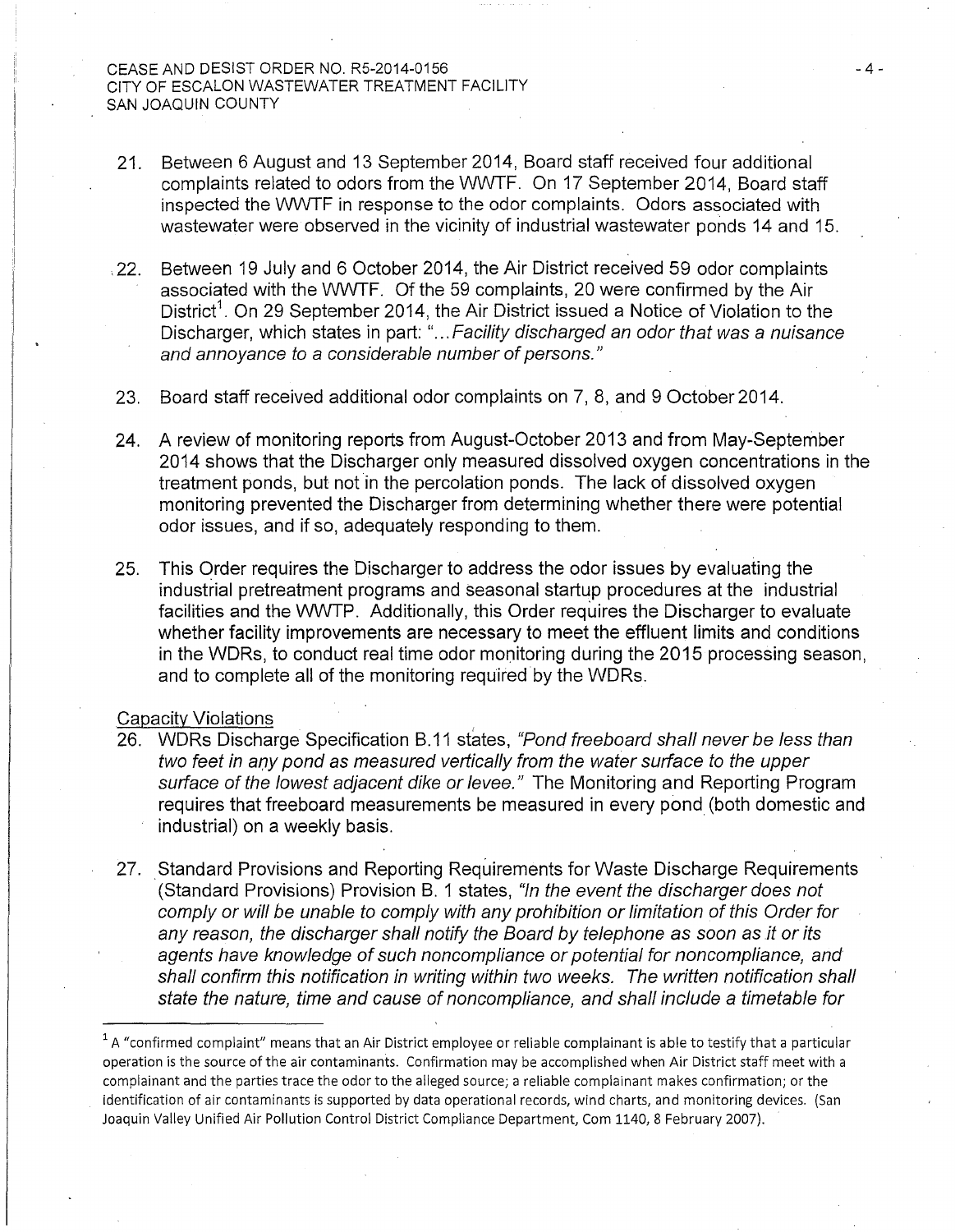#### corrective actions."

- 28. During staff's 17 September 2014 inspection, staff observed inadequate freeboard levels in every industrial wastewater disposal pond (Ponds 10 through 16). Freeboard was generally less than 2 inches. Interior berms which separate the ponds were saturated and partially submerged below the water surface. Staff also observed inadequate freeboard levels in every domestic wastewater disposal pond (Ponds 20 through 24). For these ponds, freeboard was generally less than 6 inches. The failure to maintain two feet of freeboard is a violation of Discharge Specification 8.11.
- 29. It is unknown how long the Discharger was in violation of the freeboard requirement. A review of the monthly monitoring reports from August 2013 through mid-September 2014 shows that the Discharger failed to submit freeboard measurements for any of the ponds, in violation of the WDRs. The Discharger also failed to verbally notify staff of the freeboard violations, in violation of Standard Provision B.1. In addition, the Discharger states that it is unable to provide freeboard logs prior to 19 September 2014 because the previous treatment plant operator is no longer employed by the City and the City is unable to find the information.
- 30. This Order requires the Discharger to address the continuing capacity violations by evaluating influent wastewater flows, the facility's flow monitoring system, and the storage and disposal capacity of the domestic and industrial wastewater pond system. In addition, this Order requires the Discharger to conduct daily freeboard monitoring and inspections, and to continue to report the results to the Board.

#### Discharge Violations

- 31. WDRs Prohibition A.1 states "Discharge of wastes to surface water drainage courses is prohibited."
- 32. WDRs Prohibition A.2 states "Bypass or overflow of untreated or partially treated waste is prohibited."
- 33. Standard Provision A.7 states "The discharger shall maintain in good working order and operate as efficiently as possible any facility, control system, or monitoring device installed to achieve compliance with the waste discharge requirements."
- 34. Discharge Specification B.1 states "For the domestic WWTP, the monthly average dry weather flow shall not exceed 0. 90 mgd. The maximum daily flow shall not exceed 1. 0 mgd."
- 35. On 17 September 2014, at approximately 2:20 p.m. the wastewater treatment facility operator informed Board staff by telephone that wastewater was observed seeping from a rodent hole within the berm separating industrial wastewater pond 12 from the. Stanislaus River. The Discharger stopped the discharge sometime between 9:30 and 11:30 p.m.· by placing several yards of a mixture soil and bentonite clay mixture on the inner berm of pond 12. The operator estimated a flow rate between two to five gallons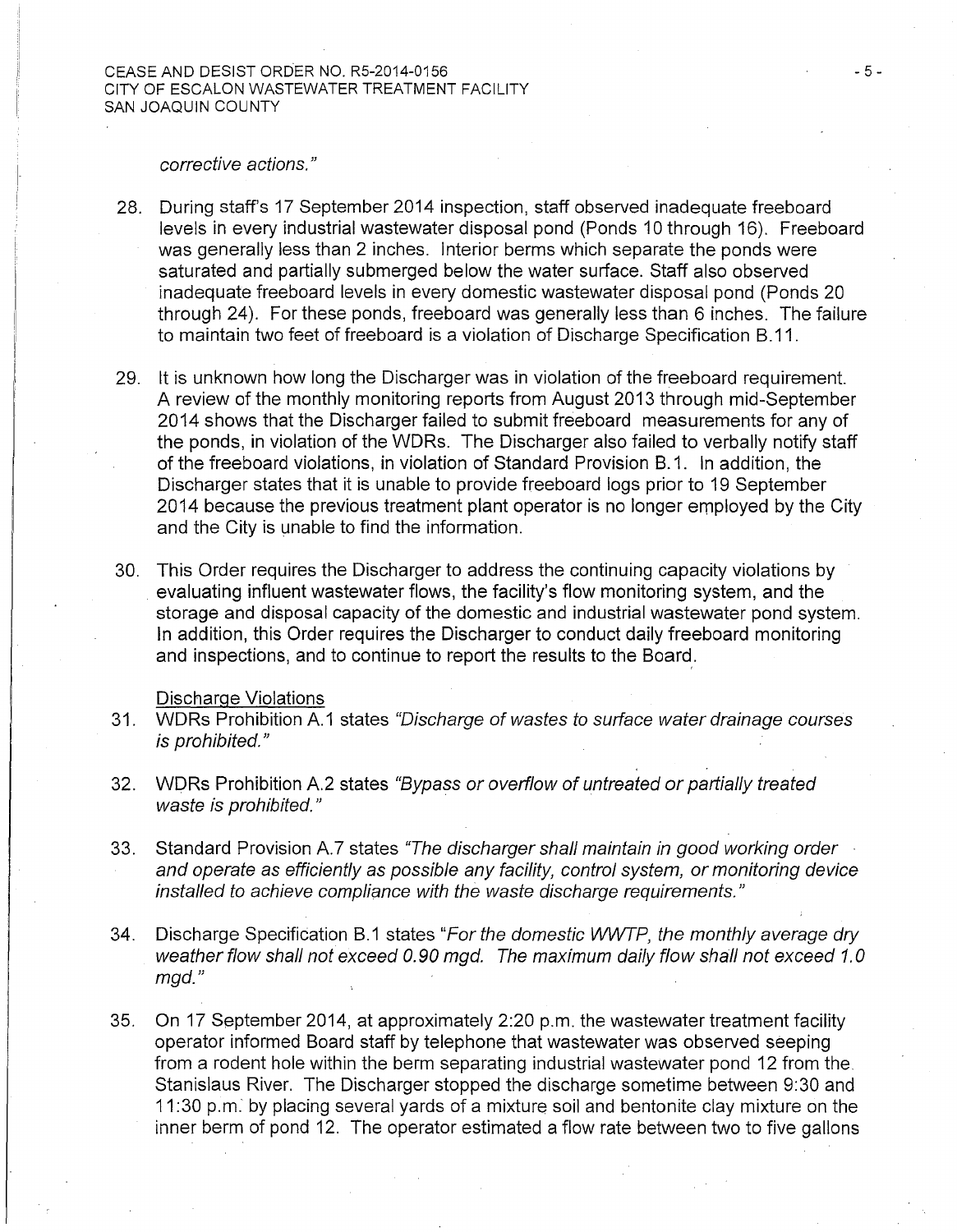per minute to the Stanislaus River, and a total discharge of 2,700 gallons $^{\text{\text{2}}}$ . This . discharge and failure to maintain the pond berm is a violation of Prohibitions A.1 and A.2, and Provision A.7.

- 36. On 19 September 2014, Board staff requested that the Discharger implement daily monitoring and reporting of influent flows and pond freeboard. Additionally, staff requested that the Discharger conduct daily inspections of all wastewater pond berms.
- 37. On 20 September 2014, as part of the daily monitoring program, the Discharger notified Board staff that the internal levee separating industrial ponds 11 and 16 was leaking. The leak was occurring through a rodent hole in the levee. All wastewater was contained in the wastewater ponds. The failure to maintain the wastewater pond berms is a violation of Standard Provision A.7. This Order requires the Discharger to implement a rodent control program.
- 38. On 24 September 2014, Board staff issued a Notice of Violation (NOV) to the Discharger for violations observed during staff's inspection and for the unauthorized discharge to the Stanislaus River. The NOV requires the Discharger to submit a technical report prepared by a California licensed Engineer that contains the following items:
	- An evaluation of domestic and industrial influent flows into the facility for the 2013 and 2014 processing season.
	- An evaluation of the wastewater pond berm system berms and a water balance demonstrating whether or not the ponds have adequate storage and disposal capacity.
	- A plan to manage influent flows during the winter and spring of 2014 and 2015. such that two feet of freeboard is maintained in a wastewater ponds.
	- A pond vegetation monitoring and removal plan.
	- An odor identification and mitigation plan.
	- A copy of the City's industrial discharge permits for both the tomato processing facility and the pepper processing facility.
	- The name of the licensed engineer the Discharger has retained to evaluate the industrial pretreatment program.

The NOV required that the work be completed by 31 October 2014. The City responded to the NOV on 8 October 2014. The response included workplans and implementation schedules to evaluate the wastewater pond berms, capacity, and odor issues. Additionally, the response asked for an extension for some of the tasks to 31 December 2014. This Order allows for the extension.

- 6-

 $2$  The Discharger does not know when the discharge began, so this volume is an estimate of the volume discharged between the time of discovery and the time of cessation of discharge. The actual volume discharged is greater than 2,700 gallons; but the amount is unknown at this time.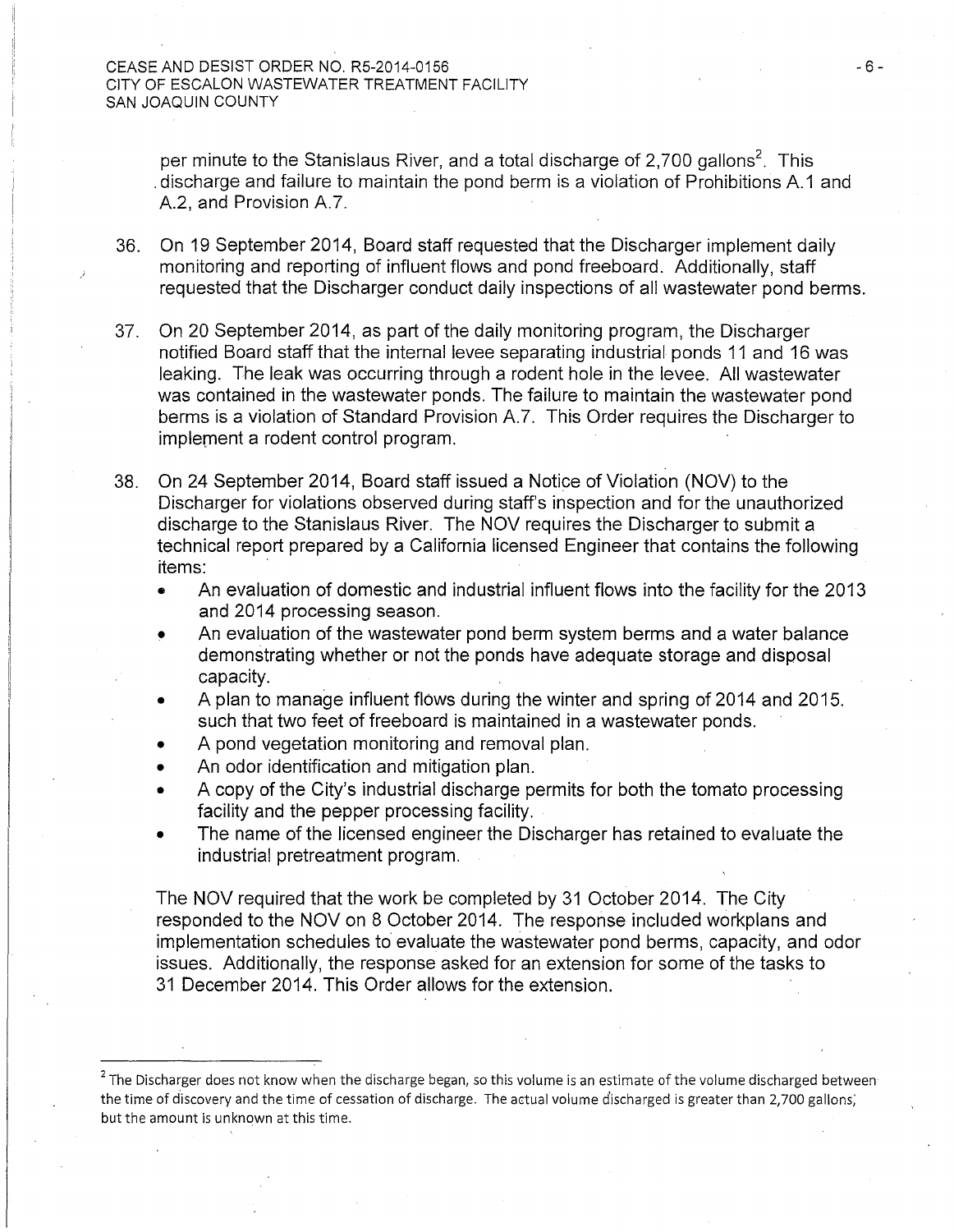- 39. On 7 October 2014, Board staff was informed that the Discharger had purchased a new dissolved oxygen meter as readings from the previous meter may be incorrect. Additionally, the Discharger is in the process of performing repairs to the WWTF oxygen injection system for industrial wastewater ponds 2 and 3. The failure to adequately maintain the dissolved oxygen meter and the oxygen injection system is a violation of Standard Provision A.?, which states "The discharger shall maintain in good working order and operate as efficiently as possible any facility, control system, or monitoring device installed to achieve compliance with the waste discharge requirements."
- 40. On 11 October 2014, the treatment plant operator notified Water Board staff that domestic influent wastewater flows exceeded the discharge limit of 1.0 million gallons per day (mgd) on October 6<sup>th</sup>. The flow on that day was 1.263 mgd, which is a violation of Discharge Specification B.1 of Order 5-00-142. Flows were also higher than normal on October 5<sup>th</sup>, but did not exceed the flow limit. Staff's review of the monitoring reports show that the maximum daily influent flow was also exceeded in September 2013. This Order requires an investigation into the source of the high inflow into the domestic WWTP.

#### Short Term Corrective Actions

- 41. On 17 September 2014, the Discharger requested that the tomato processor and pepper processor reduce wastewater generation rates. Daily wastewater flow data submitted by the Discharger shows that the combined industrial flows have been reduced from approximately 2.7 million gallons a day (mgd) to 1.7 mgd within a few days after the request. Daily flow and freeboard logs submitted by the Discharger show that freeboard levels in the ponds have increased slightly. However, the freeboard levels in a number of the ponds remains below 10 inches, in violation of the WDR requirement of 24 inches of freeboard.
- 42. On 24 September 2014, the Discharger submitted an interim wastewater disposal plan. Approximately 1 00,000 gallons per day of pretreated industrial wastewater would be sent to the City of Manteca WWTF for final disposal (pending Manteca's approval). The agreement would be valid through 31 October 2014. Board staff approved the emergency plan on 25 September 2014. The City began off-hauling treated industrial wastewater on 21 October 2014 and will cease off-hauling on 31 October 2014.
- 43. On 8 October 2014, the Discharger informed Board staff that odor absorbents and masking agents have been placed along the fence line of the WWTF.

## **REGULATORY CONSIDERATIONS**

44. As a result of the events and activities described in this Order, the Regional Board finds that the Discharger has caused or permitted waste to be discharged in such a manner that it has created, and continues to threaten to create, a condition of pollution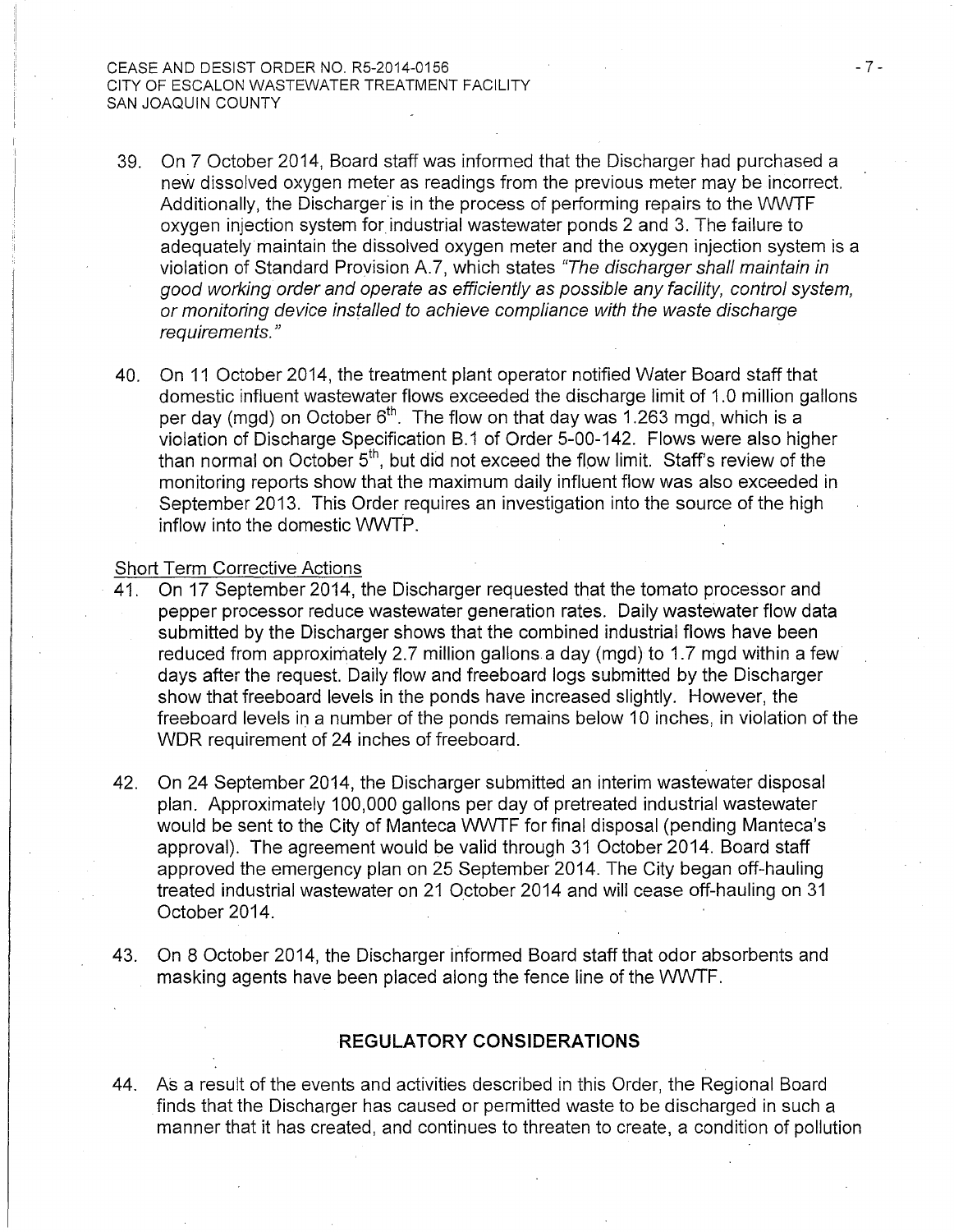or nuisance. The Regional Board also finds that the Discharger is discharging waste in violation of WDRs Order No. 5-00-142, as described in the Findings of this Order.

- 45. The Water Quality Control Plan for the Sacramento River and San Joaquin River Basins, Fourth Edition (hereafter Basin Plan) designates beneficial uses, establishes water quality objectives, contains implementation plans and policies for protecting waters of the basin, and incorporates by reference plans and policies adopted by the State Board. These requirements implement the Basin Plan.
- 46. The WWTF is adjacent to the Stanislaus River. Surface water drainage is to the Stanislaus River. As described in the Basin Plan, the beneficial uses of the Stanislaus River are municipal and domestic supply, agricultural supply, industrial service supply, industrial process supply, water contact recreation, non-contact water recreation, warm freshwater habitat, cold freshwater habitat, migration of aquatic organisms, spawning, reproduction, and/or early development, and wildlife habitat.
- · 47. The beneficial uses of the underlying groundwater, as specified in the Basin Plan are municipal, domestic, and industrial supply.
- 48. Section 13050(m) of the California Water Code defines "nuisance" as anything which meets the following requirements:
	- (1) Is injurious to health, or is indecent or offensive to the senses, or an obstruction to the free use of property, so as to interfere with the comfortable enjoyment of life or property.
	- (2) Affects at the same time an entire community or neighborhood, or any considerable number of persons, although the extent of the annoyance or damage inflicted upon individuals may be unequal.
	- (3) Occurs during, or as a result of, the treatment or disposal of wastes.

·'

- 49. Section 13301 of the California Water Code states in part: "When a Regional Board" finds that a discharge of waste is taking place or threatening to take place in violation of the requirements or discharge prohibitions prescribed by the regional board or the state board, the board may issue an order to cease and desist and direct that those persons not complying with the requirements or discharge prohibitions (a) comply forthwith, (b) comply in accordance with a time schedule set by the board, or (c) in the event of a threatened violation, take appropriate remedial or preventive action."
- 50. Section 13267(b) of the California Water Code states: "In conducting an investigation specified in subdivision (a), the regional board may require that any person who has discharged, discharges, or is suspected of discharging, or who proposes to discharge waste within its region, or any citizen or domiciliary, or political agency or entity of this state person who has discharged, discharges, or is suspected of discharging, or who proposes to discharge waste outside of its region that could affect the quality of waters of the state within its region shall furnish, under penalty of perjury, technical or monitoring program reports which the regional board requires. The burden, including costs; of these reports shall bear a reasonable relationship to the need for the report

- 8-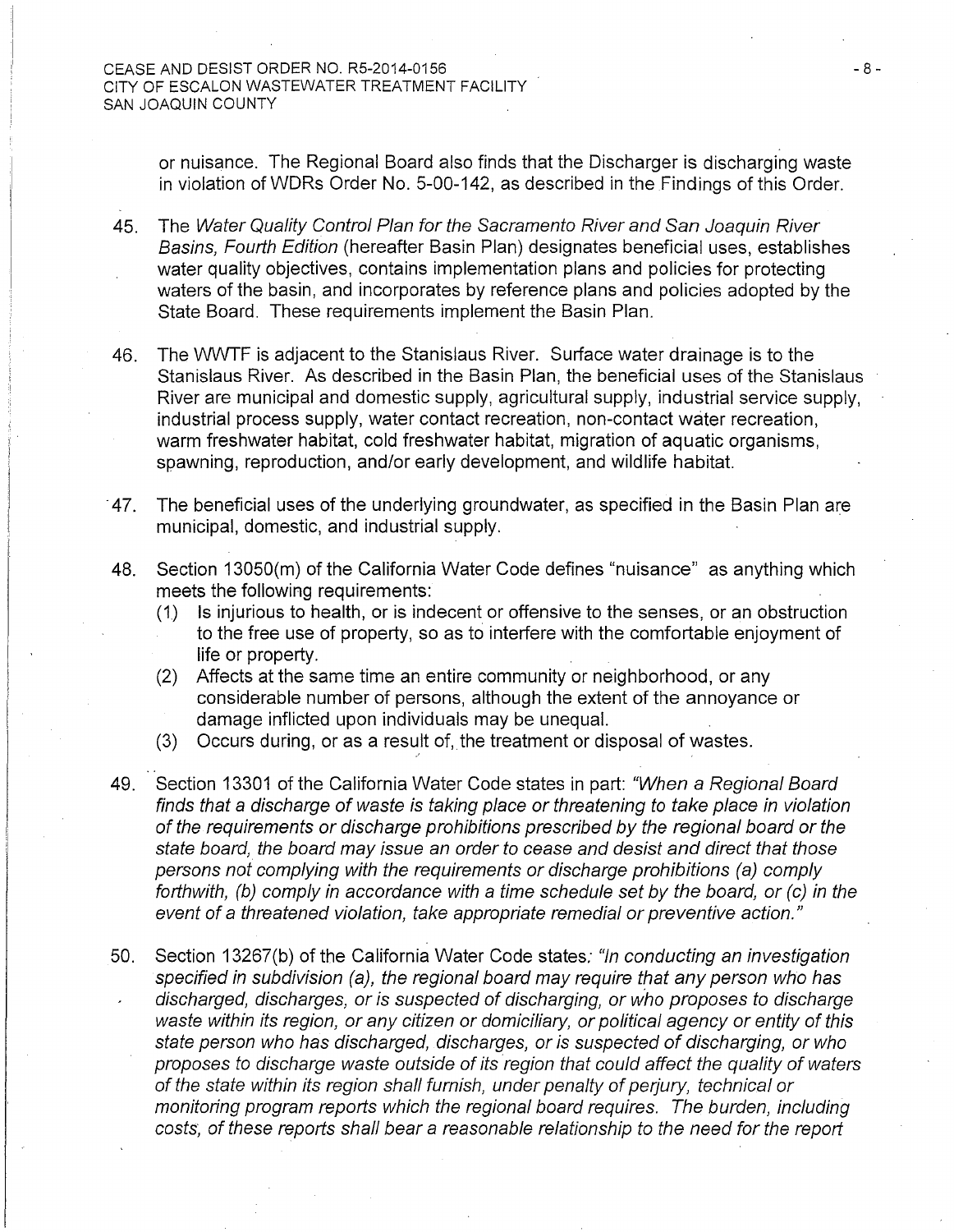and the benefits to be obtained from the reports. In requiring those reports, the regional board shall provide the person with a written explanation with regard to the need for the reports, and shall identify the evidence that supports requiring that person to provide the reports."

- 51. The technical reports required by this Order are necessary to ensure compliance with this Order and WDRs Order 5-00-142, and to ensure the protection of water quality. The City of Escalon owns and operates the facility that discharges waste subject to this Order and WDRs Order 5-00-142.
- 52. The issuance of this Order is being taken for the protection of the environment and as such is exempt from provisions of the California Environmental Quality Act (Pub. Resources Code, § 21000 et seq.) pursuant to California Code of Regulations, title 14, sections 15061 subdivision (b)(3), 15306, 15307, 15308, and 15321 subdivision (a)(2).
- 53. On 5 December 2014, in Rancho Cordova, California, after due notice to the Discharger and all other affected persons, the Central Valley Water Board conducted a public hearing at which evidence was received to consider a Cease and Desist Order under Water Code section 13301 to establish a time schedule to achieve compliance with waste discharge requirements.

IT IS **HEREBY ORDERED** that, pursuant to Water Code Sections 13301 and 13267, the City of Escalon shall implement the following measures in order to comply-with WDRs Order 5-00-142.

This Order requires submittal of technical reports. These-technical reports shall contain the information and decisions required by the following paragraphs. If a report is submitted without the required information or decision, then the Discharger is in violation of this Order and subject to additional enforcement action.

The Board is transitioning to a paperless office. Therefore, all technical reports required by this Order must be converted to a searchable pdf file and em ailed to centralvalleysacramento@waterboards.ca.gov . The following information shall be included in the body of the email: Attention Brendan Kenny, Compliance Section, Waste Discharge to Land Unit. In addition, include the Discharger name, facility name, county, and CIWQS place ID (222916) in the body of the email.

1. **Effective immediately**, the Discharger shall submit monitoring reports that contain all the information required by Monitoring and Reporting Program 5-00-142 (or subsequent revision).

### Odor Mitigation and Wastewater Treatment Evaluation

2. By 15 February 2015 the Discharger shall submit an Odor Identification and Mitigation Plan for review and approval. The plan shall describe how the wastewater treatment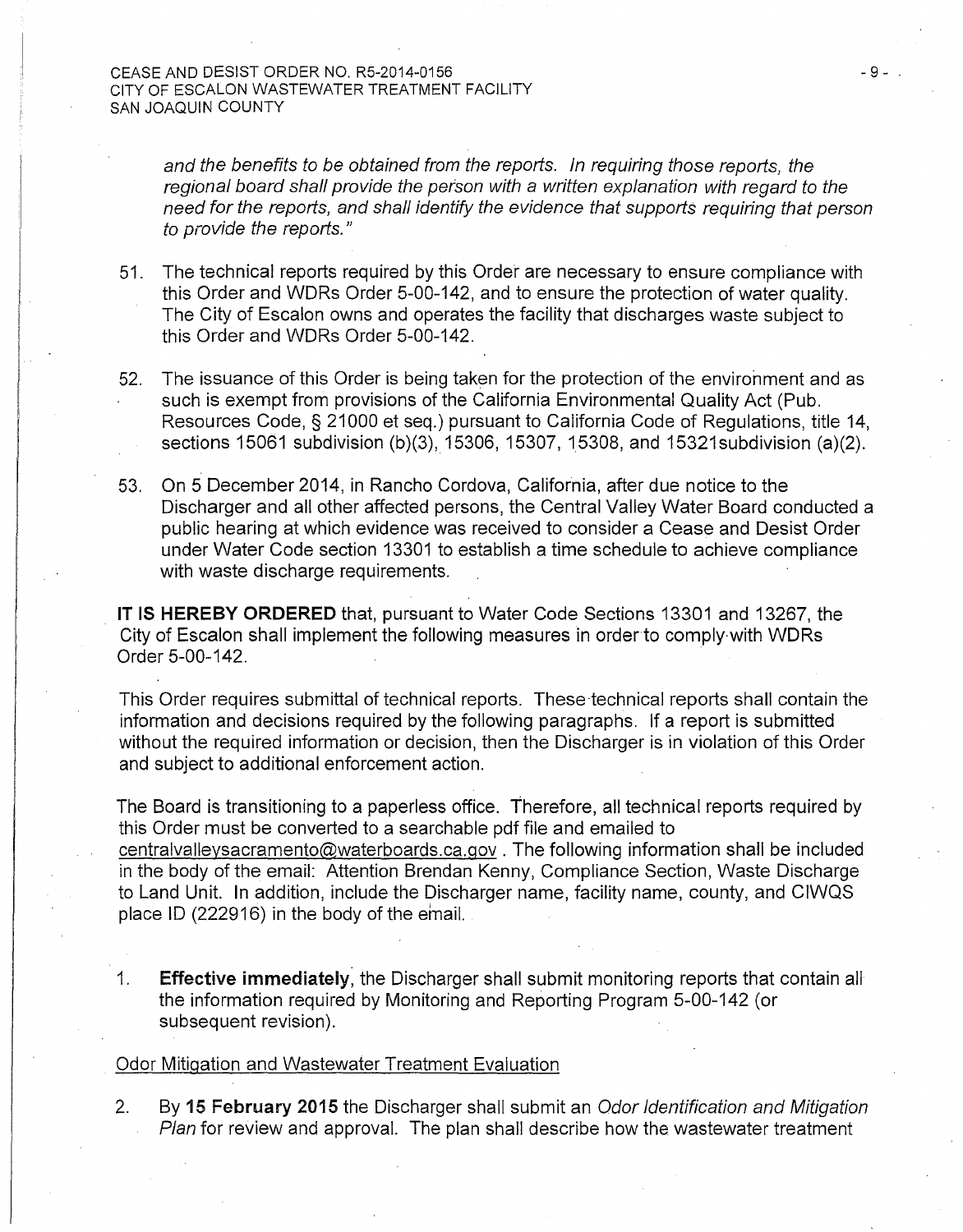plant and Del Rio subdivision will be continuously monitored using real time sensors, such as the Odowatch© (or similar system for odor monitoring) to identify the presence of nuisance odors associated with wastewater treatment and disposal. At least one sensor shall be installed within the Del Rio subdivision. The plan must also include notification and corrective action procedures for the City and VWVTF staff to follow when odors are identified.

- 3. By 15 **January 2015,** the Discharger shall submit a Food Processing Waste Loading technical report that (a) evaluates the organic loading and pH ranges which the City's industrial wastewater treatment plant is capable of treating while meeting the effluent limits and conditions specified in the WDRs, and (b) describes the actions needed to ensure that the tomato processing facility and the pepper processing facility comply with the influent loading limits. This second item shall include an evaluation of best practical treatment and control options including but not limited to: operating at a reduced organic loading rate, load checking, additional screening, pretreatment options including BOD reduction at the industrial facility, segregation of high strength waste streams, and changes to the waste characteristics as it is conveyed from the industrial facilities to the treatment plant. The report shall include recommendations and a construction schedule for upgrades to the individual food processing facilities and the WWTF to comply with effluent limits in the WDRs. All upgrades shall be completed prior to the 2015 processing season.
	- 4. By **1 April 2015,** the Discharger shall submit an evaluation of the 2013 and 2014 domestic and industrial influent flows. The evaluation shall identify any flow violations, cite the cause of the violations, and include a description of corrective actions the City has implemented to prevent future flow violations. For the industrial flows, the City shall evaluate whether increased flows in 2014 were a partial cause of the lack of capacity and odor violations.
- 5. By **15 June 2015,** the Discharger shall submit a report certifying that a real time continuous odor monitoring system has been installed in accordance with the approved Odor Identification and Mitigation Plan.
- 6. Beginning **10 July 2015,** the Discharger shall submit monthly Odor Monitoring Reports that include odor plume concentration maps. Each report shall cover the previous month, and shall include odor plume maps and a discussion of WWTP-derived odors in the Del Rio subdivision. The reports shall be submitted until this Order is rescinded or the Executive Officer determines that they are no longer necessary.
- 7. By **15 June 2015,** the Discharger shall submit a Food Processing Waste Upgrades Report of Results describing in detail the physical and management changes that have been implemented at (a) the tomato processing facility, (b) the pepper processing facility, and (c) the City wastewater treatment plant in response to the recommendations in the Food Processing Waste Loading Report. The Report of Results shall discuss changes to the pretreatment program, improvements at the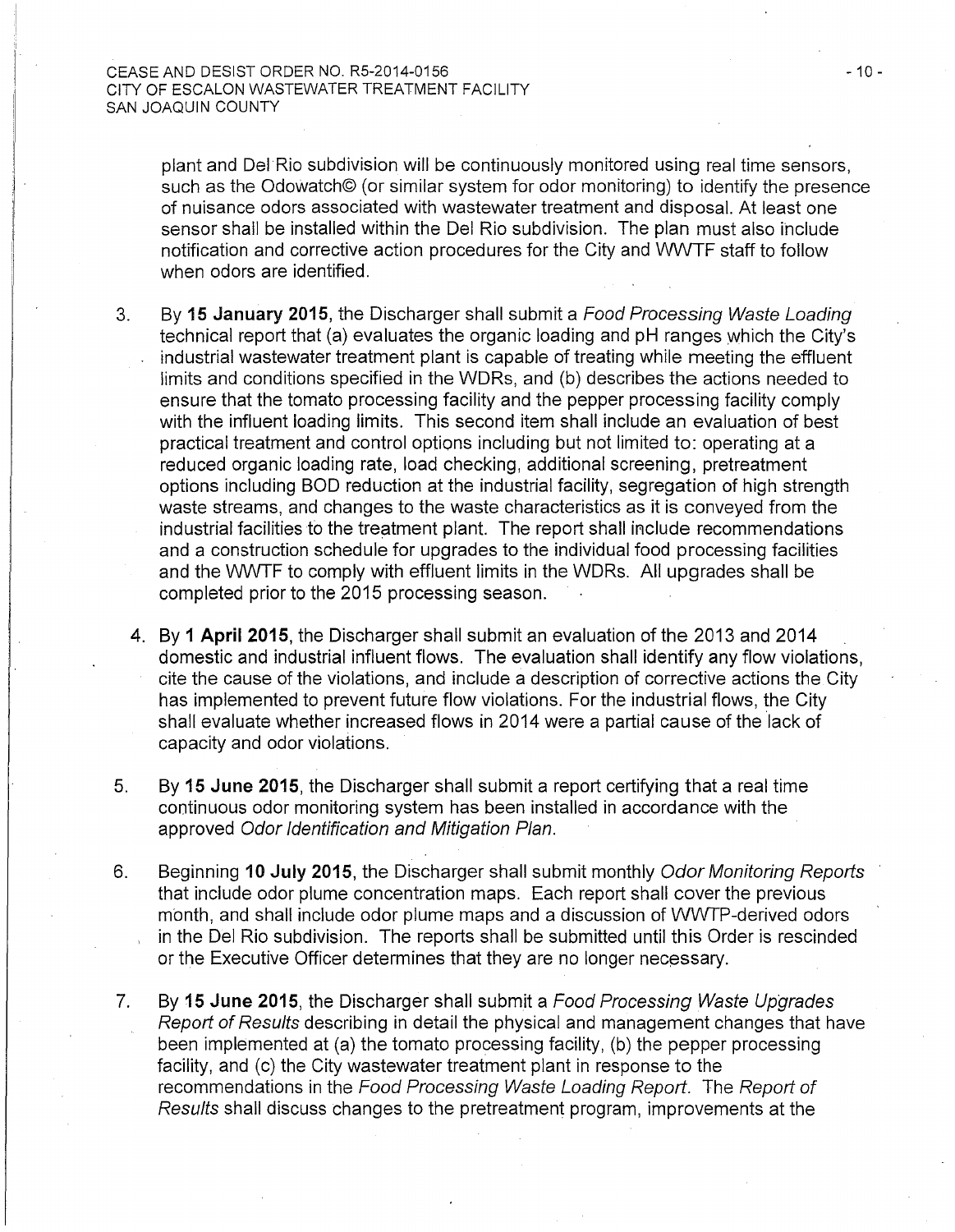WWTF, and processing season startup procedures to limit the potential for odor generation.

#### Wastewater Treatment Plant

- 8. **Effectively immediately**, the Discharger shall conduct daily freeboard monitoring and inspections, and continue to report the results daily to the Board via email. However, effective after freeboard levels in all wastewater ponds (domestic and industrial) meet the two foot requirement for seven consecutive days, the Discharger may reduce the freeboard monitoring to a Monday through Friday basis, and report the results each Friday by email. This requirement shall continue until this Order is rescinded or the Executive Officer approves the discontinuance of the reporting.
- 9. By 31 December 2014, the Discharger shall submit and implement a contingency plan for managing influent flows during the 2014/2015 winter and spring while maintaining compliance with the WDRs.
- 10. By 15 February 2015, the Discharger shall submit and implement a Vegetation and Rodent Control Plan.
- 11. By 15 February 2015, the Discharger shall submit and implement a Pond Berm Study Report with recommendations and a construction schedule for completing repairs and improvements as necessary to stop seepage from the berms, including Pond 12, Ponds 11/16, Pond 24 and any additional ponds where seepage is identified. The report shall include the items listed in the 2 October 2014 Wallace Kuhl and Associates workplan. Additionally, the report shall evaluate the entire wastewater pond berm system and include recommendations as to repair or other actions . necessary to preclude the possibility of additional pond berm failures.
- 12. By 15 July 2015, the Discharger shall submit a water balance demonstrating whether or not the ponds have adequate storage and disposal capacity. The report shall include recommendations as needed to repair/restore berm integrity and capacity such that the WWTF can comply with Discharge Specification B. 10 of the WDRs. If there is not enough capacity, then the Discharger shall submit plans to either obtain sufficient capacity or reduce flows to the current capacity of the treatment plant.

The Water Balance Report shall be prepared by or under the supervision of a California Registered Engineer, and signed/stamped by the registered engineer. The water balance shall include:

Rainfall based on the 100-year return period total annual precipitation and the average annual precipitation as reported by the California Department of Water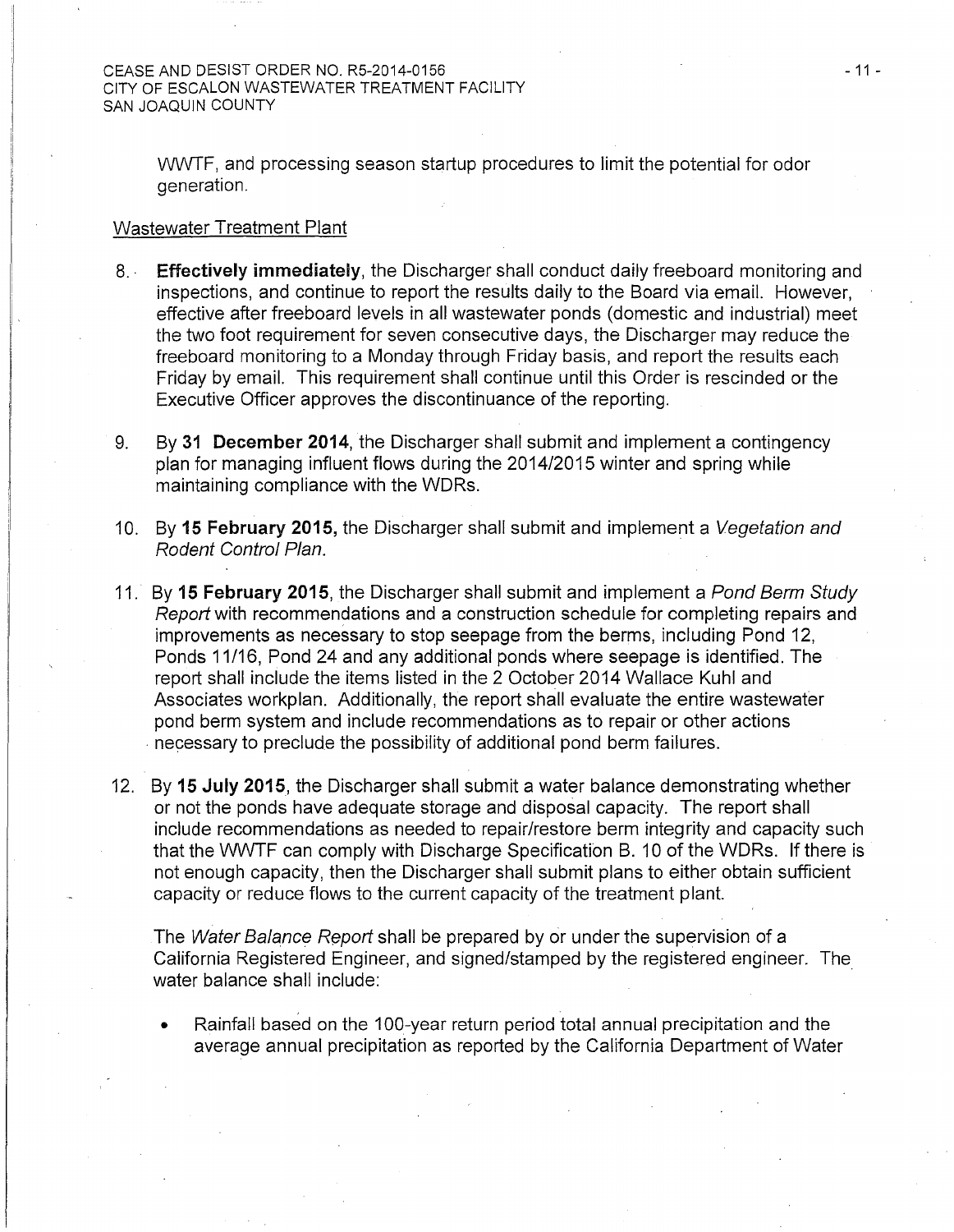Resources in its Depth-Duration-Frequency Tables for the Escalon Station (or other station approved by staff).<sup>[1]</sup> l and the set of the set of the set of the set of the set of the set of the set of the set of the set of the s

- Return period ratio calculated from the abovementioned 100-year return period total annual precipitation, which is divided by the average annual precipitation for the approved Station.
- Rainfall distributed over the months of the year using the approved station's monthly average precipitation multiplied by the return period ratio.
- The monthly evaporation, precipitation, and percolation rates, including contributions from major sources such as infiltration and inflows, and storm water run-on.
- Current influent flows and permitted influent flows (if different).
- 13. By **15 June 2015,** the Discharger shall submit a report certifying that the corrective actions identified in the Pond Study have been implemented. As built drawings for the wastewater pond system shall be submitted to the Regional Board by 15 July 2015.

## Other Requirements

- 14. As required by the California Business and Professions Code sections 6735, 7835, and 7835.1, all reports shall be prepared by, or under the supervision of,. a California Registered Engineer or Professional Geologist and signed by the registered professional. Each technical report submitted by the Discharger shall contain the professional's signature and/or stamp of the seal.
- 15. As required by Provision F.6, of WDRs Order 5-00-142 and General Reporting Requirement B.3 of Standard Provisions and Reporting Requirements For Waste Discharge Requirements, all reports and transmittal letters shall be signed by either a principal executive officer of the corporation with at least the level of senior vicepresident or a duly authorized representative in accordance with the WDRs, and any person signing a document submitted to comply with this Order shall make the following certification:

I certify under penalty of law that I have personally examined and am familiar with the information submitted in this document and all attachments and that, based on my knowledge and on my inquiry of those individuals immediately responsible for obtaining the information, I believe that the information is true, accurate, and complete. I am aware that there are significant penalties for submitting false information, including the possibility of fine and imprisonment.

16. If, in the opinion of the Executive Officer, the Discharger fails to comply with the provisions of this Order, the Executive Officer may refer this matter to the Attorney

- 12-

<sup>&</sup>lt;sup>[1]</sup> The California Department of Water Resources' station index and Depth-Duration-Frequency tables are available at the website: ftp://ftp.water.ca.gov/users/dfmhydro/Rainfaii%20Dept-Duration-Frequency/Rain%20D%20DDF%20Daily/.